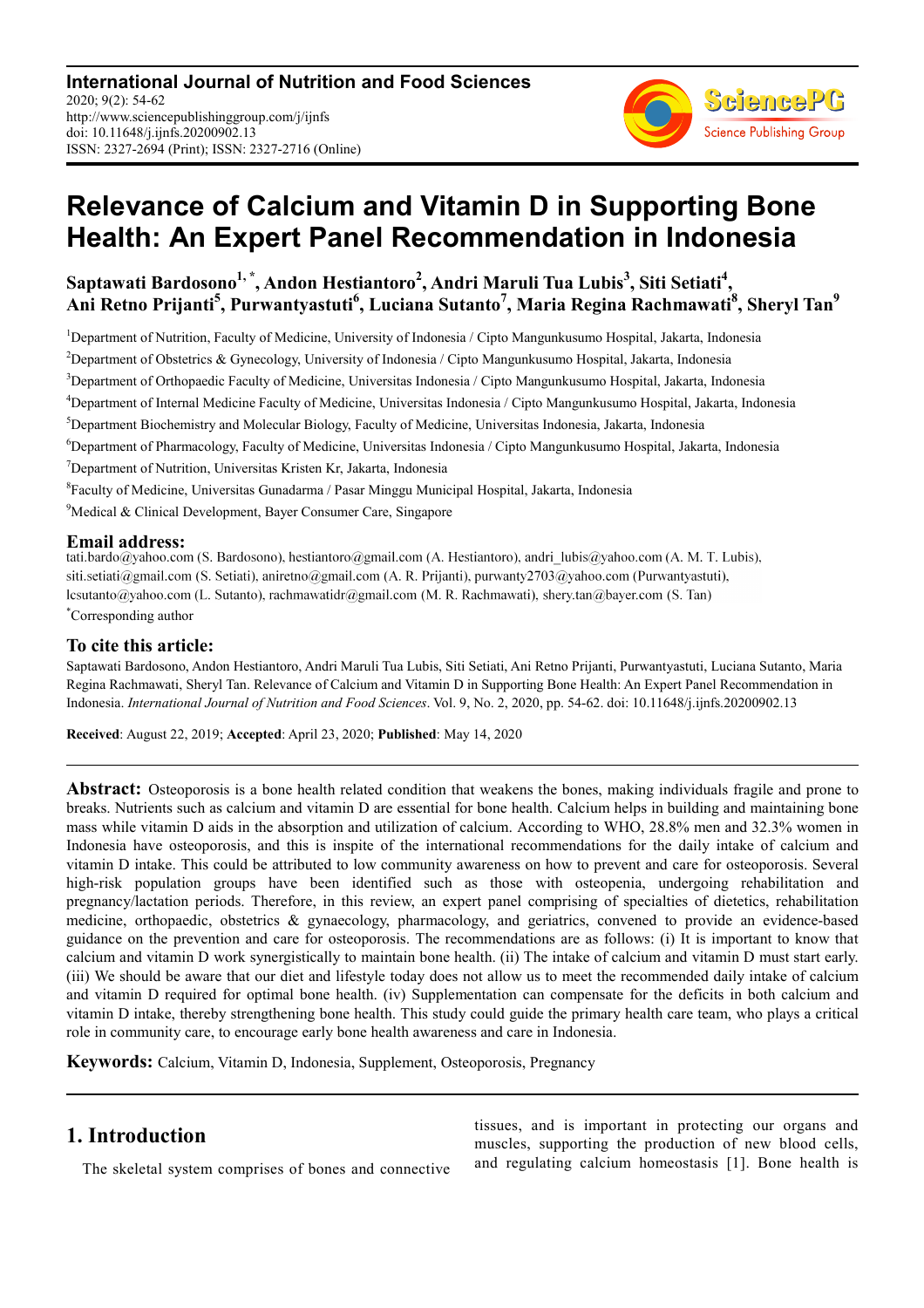increasingly important with age, as older adults experience bone loss, which increases the risk of bone fractures [2]. One condition that weakens the bones, making them fragile and prone to breaks is osteoporosis. This condition builds up over a period gradually, not visible until the individual experiences a fall or sudden impact. Causes of osteoporosis is primarily due to loss of bone density with age and occurs at different rates based on multifactorial reasons. Examples include gender, longterm use of certain medication such as steroids, comorbidities, genetics, lifestyle and diet [3]. Besides osteoporosis, pregnancy and breastfeeding periods also put extra demand on women's bone health. During pregnancy, the fetus depends on the maternal calcium store to develop its skeleton, especially so in the last trimester. Subsequently, during breastfeeding, the baby continues to draw calcium from the mother's bones. Bone loss during pregnancy and breastfeeding is usually recovered after the period ends. However, the incidence of osteoporosis during pregnancy/breastfeeding is possible [4]. Related to the prevention and management of osteoporosis, rehabilitation periods are also critical [5]. Rehabilitation refers to the restoration of health post injury or illness and is required to restore muscle and bone strength. Success of rehabilitation in osteoporotic and fractured individuals have improved their overall quality of life [6].

In Asia, osteoporosis is one of the most prevalent and costly health problems, where socio-economic advancements are coupled with a rapidly ageing population [7]. Taking Indonesia as a key example, the Indonesia Osteoporosis Society (PEROSI) estimates that about 41.8% of Indonesian men and 90% of Indonesian women were osteopenic (lowered bone mineral density), whereas 28.8% of men and 32.3% of women had osteoporosis according to WHO criteria. The Indonesian Ministry of Health has acknowledged osteoporosis as a major health problem since 2006 [8]. To support this endeavor, this article aims to review the role of nutrition in bone health and provide recommendations to improve awareness on building bone health in Indonesia.

# **2. Methods**

An expert panel group consisted of a multidisciplinary consortium of seven experts across specialties including obstetrician-gynecologist, medical rehabilitation specialist, internist, orthopedic & traumatologist, clinical nutritionist, pharmacologist as well as biomedical & molecular biologist from Indonesia. An advisory board meeting was convened in Indonesia in March 2019 to deliberate on evidence-based recommendations pertaining to the role of calcium and vitamin D in bone health. The panel also shared their clinical experiences specific to the Indonesian population. All information was gathered and summarized in this publication. The views here do not represent the opinion of any national or international societies.

# **3. Recommendations from the Expert Panel**

#### *3.1. Calcium and Vitamin D Work Synergistically to Maintain Bone Health*

Calcium is one of the most important elements in the human body, wherein, 99% of calcium is stored in the skeleton as hydroxyapatite which provides skeletal (bone) strength, and around 1% of calcium is in the blood, soft tissues and extracellular fluid. It is a vital component of bone architecture and is required for deposition of bone mineral throughout life [9]. Some of the natural sources of food items rich in calcium includes milk, yogurt, cheese, soymilk, tofu, kale etc [10]. Notably, intracellular calcium is also an important second messenger that is involved in a wide range of physiological roles such as muscle contraction, cellular motility, fertilization, cell growth or proliferation, neurogenesis, synaptic plasticity as well as learning and memory [11]–[13]. Also, during pregnancy, calcium plays a vital role. The main period of skeletal mineralization of the fetus starts during the third trimester of pregnancy. In this period, the increased fetal demand for calcium is met by maternal calcium stores [14, 15]. This results in a reduction in total calcium concentration in pregnant women, which could possibly increase the risk of pregnancy-induced onset of osteoporosis [16, 17].

Vitamin D is a fat-soluble vitamin which is converted to calcidiol [25 (OH) D; vitamin D2] in the liver, and then converted to calcitriol (1,25- dihydroxycholecalciferol; vitamin D3) which is the biologically active form of vitamin D involved in the absorption of calcium in the small intestine [9, 18]. Some of the natural sources of food items containing vitamin D include; oily fish, fortified milk, egg yolk, cheese etc. Vitamin D, in concert with peptide hormones such as parathyroid hormone (PTH) and calcitonin, mediates calcium and phosphorous metabolism at target tissues, including bone, intestine and kidney [19]. Other roles of vitamin D includes optimization and maintenance of bone mineral density (BMD) [20, 21] and improvement of muscle strength [22]. Without sufficient intake of vitamin D, there could be dearth of calcitriol, ergo, insufficient absorption of calcium [23, 24].

The respective biological roles of calcium and vitamin D in our body suggests that both nutrients work together to protect the bones - calcium helps build and maintain bones and vitamin D helps in effective absorption of calcium. This synergy has been demonstrated to reduce the risk of osteoporosis [25].

The American Food and Nutrition Board (FNB) established recommended dietary allowances (RDA) for calcium and vitamin D for bone health, subcategorized by age, gender or for pregnant, or lactating women [10, 26]. Table 1 consolidates information on the RDA of calcium and vitamin D as per the International Osteoporosis foundation (IOF) benchmarked against FNB. The daily intakes recommended by the Indonesian Healthy Bone Foundation (PERWATUSI) [27] refers to IOF and as shown in table 1,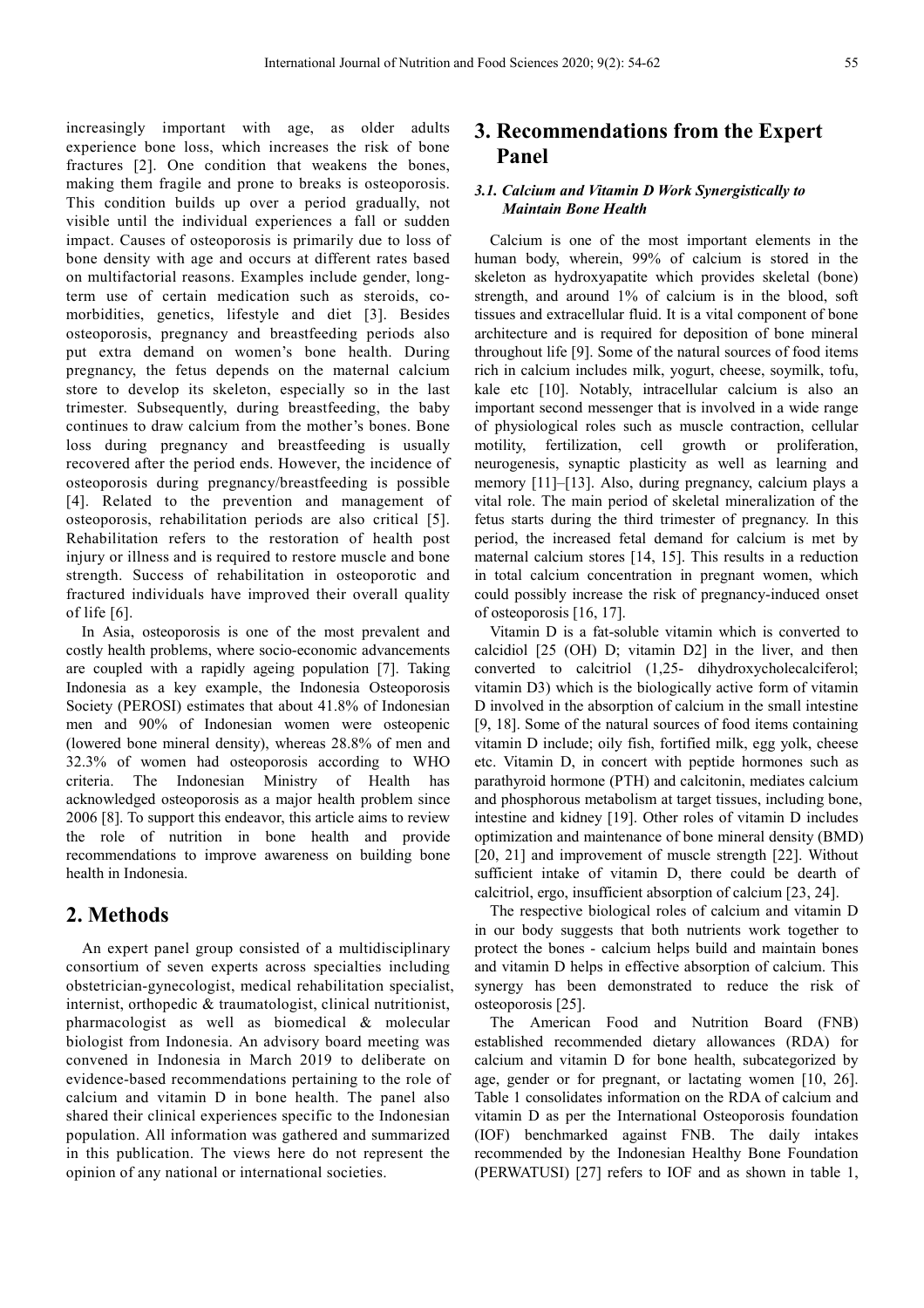both FNB and IOF guidelines are similar, demonstrating the consistency in the need for both calcium and Vitamin D intake across all age groups and conditions. It is recommended that intake of calcium increases with age for both men and women. Also, for women aged 51-70 years old, there is a higher recommended intake of calcium compared to men of the same age i.e. 1200 mg for women versus 1000

mg for men respectively. Recommendations for vitamin D intake also increases with age for both men and women, similar to that of calcium intake. As described by their biological roles and recommended daily intakes by international guidelines, both calcium and vitamin D are critical and synergistic in building bone health, eventually preventing osteoporosis in later life.

*Table 1. Calcium and vitamin D nutrition adequacy rate as per international recommendations.* 

|           |                                    | <b>FNB</b> [10, 26]               |                                   | IOF [28, 29]                      |                                     |  |
|-----------|------------------------------------|-----------------------------------|-----------------------------------|-----------------------------------|-------------------------------------|--|
|           |                                    |                                   | Infancy to adolescence            |                                   |                                     |  |
|           | $0-6$ months                       | $200 \text{ mg}$                  |                                   | -                                 |                                     |  |
|           | $7 - 12$ months                    | $260$ mg                          |                                   |                                   |                                     |  |
|           | $1-3$ years                        | $700 \text{ mg}$                  |                                   | $700$ mg                          |                                     |  |
|           | 4-8 years                          | $1,000 \,\mathrm{mg}$             |                                   | $1,000 \,\mathrm{mg}$             |                                     |  |
|           | $9 - 13$ years                     | $1,300$ mg                        |                                   | $1,300$ mg                        |                                     |  |
| Calcium   | $14 - 18$ years                    | $1,300 \text{ mg}$                |                                   | $1,300$ mg                        |                                     |  |
| (mg/day)  |                                    | Adults                            |                                   |                                   |                                     |  |
|           |                                    | Male                              | Female                            | Male                              | Female                              |  |
|           | $19 - 50$ years                    | $1,000 \,\mathrm{mg}$             | $1,000 \text{ mg}$                | $1,000$ mg                        | $1,000$ mg                          |  |
|           | $51-70$ years                      | $1,000 \text{ mg}$                | $1,200 \,\mathrm{mg}$             | $1,000 \,\mathrm{mg}$             | $1,200$ mg                          |  |
|           | Pregnant/lactation 14-18 years old |                                   | $1,300$ mg                        |                                   | $1,300$ mg                          |  |
|           | Pregnant/lactation 19-50 years old |                                   | $1,000 \text{ mg}$                |                                   | $1,000$ mg                          |  |
|           | $71+$ years                        | $1,200 \,\mathrm{mg}$             | $1,200$ mg                        | $1,200$ mg                        | $1,200$ mg                          |  |
|           |                                    | Male                              | Female                            | Male                              | Female                              |  |
| Vitamin D | $0-12$ months                      | $400 \text{ IU} (10 \text{ mcg})$ | $400 \text{ IU} (10 \text{ mcg})$ | $400 \text{ IU} (10 \text{ mcg})$ | $400 \text{ IU} (10 \text{ mcg})$   |  |
| (IU/day)  | $1-70$ years                       | 600 IU (15 mcg)                   | $600 \text{ IU}$ (15 mcg)         | 600 IU $*(15 \text{ mcg})$        | $600 \text{ IU}^* (15 \text{ mcg})$ |  |
|           | $>70$ years                        | 800 IU (20 mcg)                   | 800 IU (20 mcg)                   | 800 IU (20 mcg)                   | 800 IU (20 mcg)                     |  |

\* IOF recommendations for adults aged 60 years and over are 800 to 1000 IU/day for falls and fracture protection

#### *3.2. Intake of Calcium and Vitamin D Must Start Early*

Establishing the vital roles of calcium and vitamin D in bone health, the authors also recommended an early intake of these nutrients. Current literature has demonstrated the prevalence of low levels of calcium and vitamin D among Indonesians today [36-43]. Deficiency of calcium at infancy/childhood not only increases the risk of skeletal problems in the future, but could also lead to nutritional rickets or osteomalacia among children, the consequences of which could be lethal or persist into adulthood [30]–[32].

During puberty and adolescence, the calcium requirement is higher, due to accelerated muscular, skeletal and endocrine development. About 95% of young women's peak bone mass is present by age 20 and overall gain continues often until age 30. Adequate intake of calcium and vitamin D during this period of life helps to achieve peak bone density [33, 34]. A study in Indonesia showed that 40.6% of Indonesian women aged 20-29 years had a low peak bone mass, indicating that a higher proportion of women could face the risk of fractures in the next 20 years when they reach menopause, which is the typical onset of decreased bone mass and an increased risk of osteoporosis. This study also showed that lower levels of calcium intake during childhood or adolescence, calculated using the historical calcium index (HCI), could potentially influence the peak bone mass of women. This demonstrates that lower consumption of calcium in childhood and early adulthood is one of the key determinants of low peak bone mass [35].

With regards to vitamin D, a SEANUT study showed

prevalence of low levels of vitamin D in comparison to WHO standards among pre-school and school-aged children in Indonesia [36]. Another study showed similar results; high prevalence of vitamin D insufficiency in healthy children aged 7-12 years in Indonesia [37]. Vitamin D insufficiency is a health problem among Indonesian children, wherein the level of vitamin D in teenagers was found at the minimum level of 15 ng/dL [38]. According to the National Institute of Health standards, the vitamin D level in blood should be at least 20 ng/mL [26].

Aside from adequate intake of calcium and vitamin D at early stages of life (puberty & adolescence), pregnancy and lactation also require high calcium intake. A recent review on nutritional uptake in pregnant women reported low average intake of calcium among women in Indonesia [39]. This corresponded to another research by IOF that found low dietary calcium intake among the general population in Asian countries including Indonesia [40]. There is also a higher prevalence of vitamin D deficiency and insufficiency among pregnant women compared to non-pregnant counterparts in Indonesia [41]. A study which assessed the rate of bone health decline and incidence rate of osteoporosis in several Asian countries demonstrated that the T-mean score of women decreased dramatically with ageing and was the lowest for Indonesia, indicating that osteoporosis could be a major problem in the near future [42].

The current literature above has suggested there is low intake of both calcium and vitamin D among Indonesians today. This low intake may occur in childhood or during pregnancy and persist in later life, manifesting as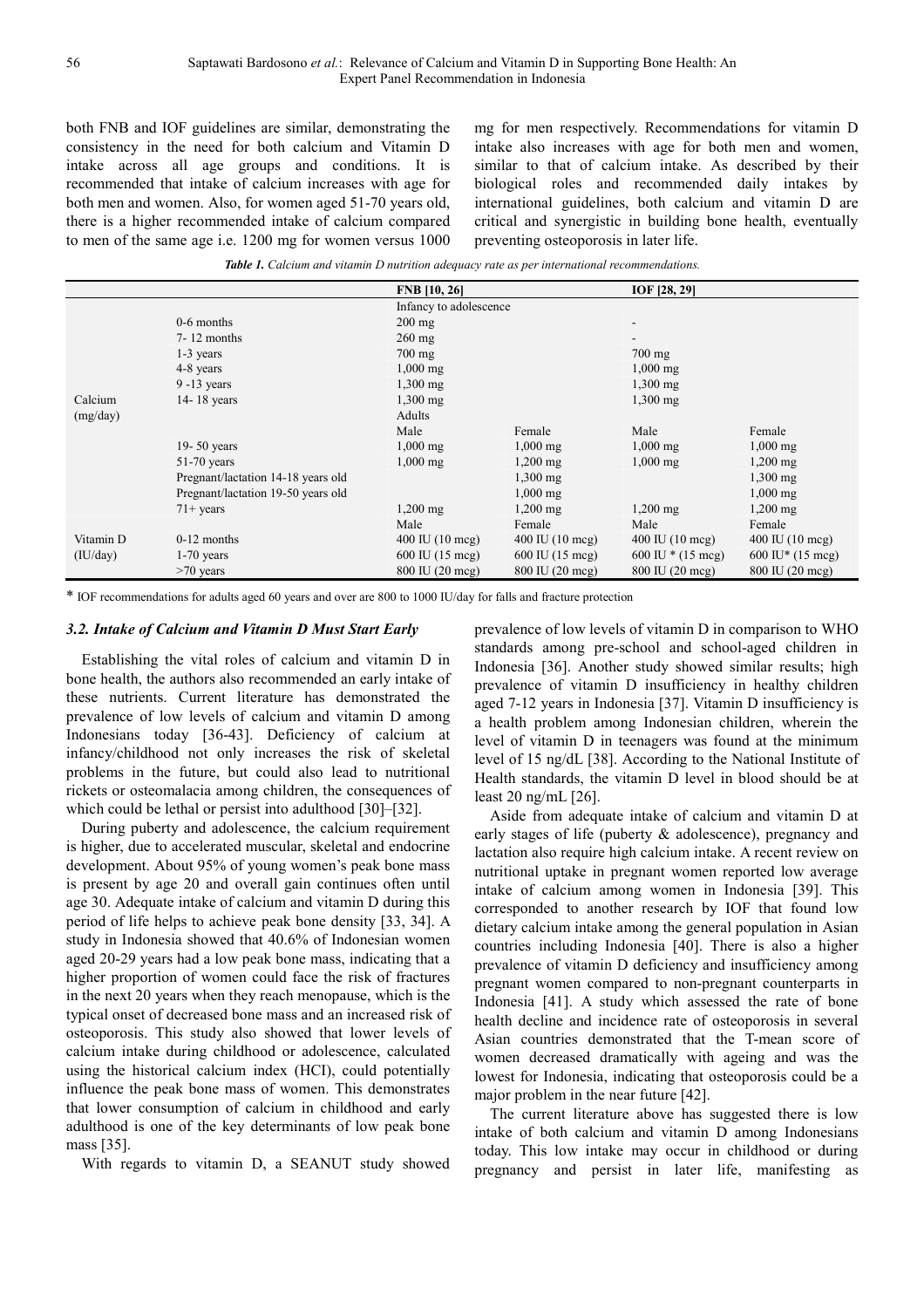osteoporosis-related problems. Therefore, early intake of both calcium and vitamin D are essential to prevent the buildup of related medical conditions, which are irreversible.

#### *3.3. Diet and Lifestyle May Hinder Meeting the Daily Recommended Intake of Calcium and Vitamin D*

The intake of calcium and vitamin D is negatively impacted by diet and/or lifestyle-related factors such as reduced exposure to sun, lack of physical activity and obesity [43, 44]. Based on the international standards i.e. FNB or IOF, the recommended daily allowances of calcium ranges between 1000-1200 mg/day for adults [45]. A study in 2010 revealed that the average calcium intake of the Indonesian people reached only 254 mg/day. One of the possible reasons cited was the lower consumption of calcium rich foods or cooking methods which resulted in significant loss of nutrient intake [46].

There is an established association of vitamin D deficiency with lifestyle, for example, women who spent significant time indoors, avoiding sun rays, sunblock application, and low physical activity have a higher likelihood of vitamin D deficiency [48-50]. These lifestyle factors are common among Indonesian women [47]. A study on Indonesian women of childbearing age working as female garment workers, revealed that those women who wore veil had a higher risk of vitamin D deficiency compared to workers who did not wear veil [49]. Consequently, a study in North Sumatra, Indonesia, showed that the mean vitamin D level in women was 17.1 ng/mL, which was far below the normal serum level for a country with sufficient sun exposure [48].

There is also a positive association between higher physical activity outdoors and vitamin D levels [50]. A Spanish study showed that 82% of Spanish indoor athletes had suboptimal levels of plasma vitamin D concentration, suggesting that outdoor physical activities increases plasma vitamin D concentration [51, 52]. A US study conducted by Sragg and Camargo using the US National Health and Nutrition Examination Survey (NHANES III) found that the association between physical activity and vitamin D was stronger in outdoor compared to indoor environments [53]. Additionally, a Dutch longitudinal cross-sectional study showed that serum 25-hydroxyvitamin D (25-OHD) below 20 ng/ml was associated with poor physical performance among older men and women [54].

Dionyssiotis *et al.* also showed that physical activity and adequate dietary calcium intake was indicated as means to maximize bone status benefits for women [55]. Additionally, there have been studies demonstrating association between physical activity (regardless of sunlight exposure) and BMD. For example, a cochrane review indicated a protective effect of exercise on bone density in post-menopausal women in comparison with control groups [56]. A Canadian study also demonstrated that a step increase in the amount of daily activity, using simple, daily performed tasks, can help prevent BMD decrease in post-menopausal women [57].

High level of fat in adipose tissue which affects health is defined as obesity. Obesity can be calculated by measuring the body mass index (BMI). Studies have shown that with a higher level of body fat, the serum level of calcidiol will be lower. Since vitamin D is deposited in the adipocyte cells and is difficult to transport for circulation, the serum levels of calcidiol is low [47]. This was also observed in a South-east Asian study, whereby, in Indonesians, higher BMI was associated with a lower calcidiol levels [58].

Overall, we have collated evidence pertaining to the impact of lifestyle, physical activity and obesity on calcium and vitamin D intake, all pointing to the direction that our diet and lifestyle today may not allow us to meet the daily recommended intake of calcium and vitamin D. These critical factors in the Indonesian cohort need to be further addressed with relevant country-wide initiatives.

#### *3.4. Supplementation can Compensate for Deficits in the Daily Recommended Intake of Calcium and Vitamin D*

With the possible avenues leading to deficits in the recommended dietary intake of calcium and vitamin D, one may opt for supplementation to fill the gaps [25]. There has been increasing evidences over the years on how supplementation in adequate proportion supports health outcomes [59]. For example, calcium supplementation reduces bone turnover by 20% and was associated with a reduction in postmenopausal bone loss [60]. A study in Thailand has also showed a decrease in bone turnover and prevention of bone loss among elderly women who were supplemented with calcium [61]. Interestingly, there was also prevention of clinical fractures among elderly who were compliant on calcium supplementation relative to those with poor compliance [62]. With respect to pregnancy, studies also showed that maternal skeletal remodeling could be reduced by means of calcium supplementation [63, 64]. A randomized crossover trial of calcium supplementation on bone resorption among pregnant women by Vanitha *et al.* showed that 1200 mg of calcium supplementation during third trimester of pregnancy reduces maternal bone skeletal turnover [63]. Additionally, a Cochrane review of 13 trials reported that the average risk of pre-eclampsia was reduced among those receiving calcium supplementation [64].

Vitamin D supplementation prevents hip fractures among elderly persons [65]. A meta-analysis of randomized controlled trials on prevention of fractures with vitamin D supplementation showed that vitamin D supplementation in the range of 700-800 IU reduced the risk of hip fractures and any non-vertebral fractures among the elderly [66]. Studies also showed benefits of vitamin D supplementation on fall prevention among older individuals [22, 67]. A systematic review and meta-analysis study further revealed an additive effect of physical exercise and vitamin D3 supplementation on the improvement of muscle strength among older adults [68]. Additionally, prenatal multivitamin supplementation helped to raise the serum 25 (OH) D (calcidiol; vitamin D2) level among childbearing age women with high prevalence of vitamin D insufficiency [69].

Supplementation of combined calcium plus vitamin D supports the prevention of osteoporosis and subsequent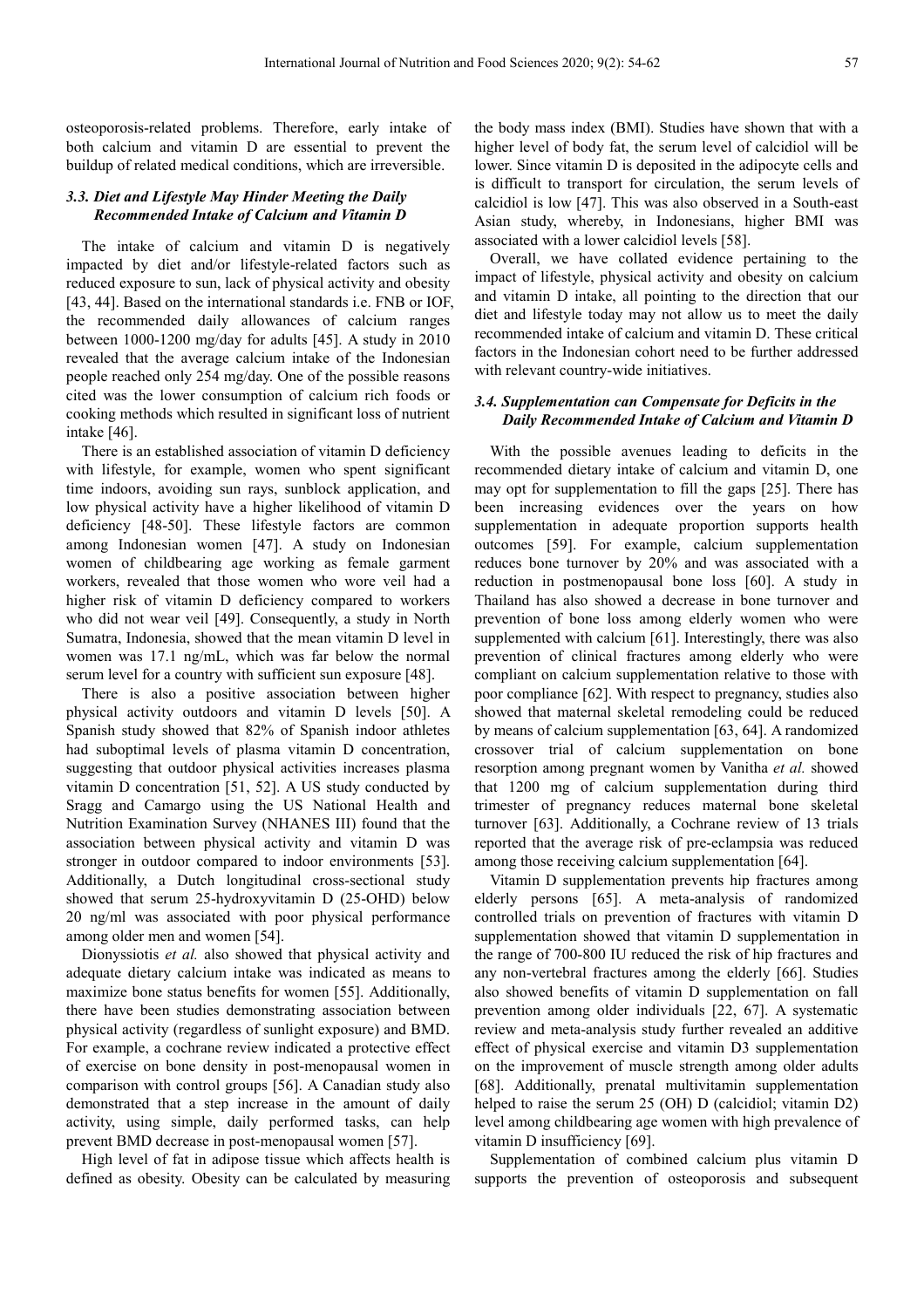fractures among the older population [70]–[74]. Daily intake of calcium and vitamin D supplementation was found to have a positive effect on the skeleton of ambulatory postmenopausal women [75]. Chapuy *et al.* showed that supplementation with vitamin D3 and calcium reduces the risk of hip fractures among elderly women [76]. Decalyos-II, a double-masked, placebo-controlled trial showed that calcium (1200 mg) and vitamin D3 (800 IU) in combination reduced both hip bone loss and the risk of hip fracture among elderly women [RR  $1.69$  (95% CI=0.96,3.0)] compared to the placebo group. Besides this, other studies such as Decalyos-I and the Dawson-Hughes *et al.* study have also established effects of combined calcium and vitamin D3 supplementation on the prevention of fracture risk [77].

Overall, current literature have clearly demonstrated the benefits of calcium, vitamin D and combined calciumvitamin D supplementation in meeting gaps in daily requirement, more so in (i) preventing pre-eclampsia during pregnancy, and (ii) osteoporosis prevention among elderly [64, 70]–[72]. More research is warranted to further define the benefits of calcium and vitamin D supplementation for pregnancy care and osteoporosis prevention.

Nevertheless, despite evidence emphasizing the benefits of supplementation, there are a couple of watch-outs prior to intake. Firstly, it is important to note the lower and upper tolerable intake limits of each nutrient. Over intake of calcium and/or vitamin D could have negative consequences as these are fat-soluble nutrients, reinforcing the importance of guideline recommendations of tolerable limit. For example, inconclusive evidence have suggested high calcium intake may increase the risk of prostate cancer [78]. Preliminary studies have also suggested an association of high calcium levels with elevated risk of kidney stones [79]. Similarly for vitamin D, a study showed that intake of high doses of vitamin D (cholecalciferol 500,000 IU) in older women was associated with more falls and fractures [80]. Also, the source and amount of calcium per intake needs to be considered too. Most calcium supplements provide calcium via either one of the two sources of elemental calcium: calcium carbonate or calcium citrate. Calcium carbonate is absorbed best when taken with food, while calcium citrate is absorbed well on an empty or a full stomach. Notably, calcium absorption is best when a person consumes no more than 500mg at a time. So a person who takes 1000 mg/day of calcium from supplements is advised to split the dose rather than take it all at once [10]. All in all, prior to taking calcium and vitamin D supplements, we need to take extra consideration on total amount taken, source of calcium and the amount per intake.

# **4. Conclusion**

Overall, the literature on the FNB and IOF guidelines demonstrated the importance of both calcium and vitamin D in protecting and maintaining bone health, by recommending increased intake of both nutrients with age. This is scientifically well supported by the known synergistic roles of calcium and vitamin D in our bodies, with calcium helping to build and maintain bones and vitamin D helping in the effective absorption of calcium. This synergy has been demonstrated to reduce the risk of osteoporosis [25]. In Indonesia, this could be emphasized and potentially introduced to all healthcare practitioners, particularly in the primary care community. One way to achieve this could be to provide a consensus guidance document, initiated by professional organizations such as Ikatan Dokter Indonesia (IDI), with the endorsement of ministry of health (MOH) for implementation to the general population.

With emphasis on the study that highlights 40.6% of Indonesian women aged 20-29 years had a low peak bone mass, indicates that these women could face the risk of fractures in the next 20 years when they reach menopause, which is the typical onset of decreased bone mass and an increased risk of osteoporosis. This relatively high percentage of Indonesian women with low peak bone mass could be attributed to low calcium consumption during late childhood and early adulthood. With reference to the SEANUT study, there is also low levels of vitamin D in comparison to WHO standards among pre-school and schoolaged children in Indonesia. Exposure to morning sunlight is the common practice amongst parents of newborn until around 2-4 years of age. However, this practice stops as soon as children reach pre-school age (4 years and above), largely due to the environment. Parents try to keep children indoors to minimize exposure to air pollution and drastic temperature changes, thereby limiting their daily exposure to sunlight. Dietary habits such as the intake of processed food also contributes to low vitamin D level. Vitamin D levels in our body can be met with sufficient exposure to morning sunlight, accompanied by adequate outdoor exercises. Efforts need to be put in the future, to increase this awareness in parents.

Supplementation in adequate proportion can support positive outcomes in bone health [59]. Current literature have clearly demonstrated the benefits of calcium, vitamin D and combined calcium-vitamin D supplementation in meeting gaps in daily requirement [64, 70]–[72]. In Indonesia, calcium supplementation has always been regarded mainly for young children, pregnant women and elderly. The purpose of consuming calcium supplements relates to helping children grow strong teeth and achieve heights, and for elderly to prevent osteoporosis. Overall, the awareness to build up calcium repository from childhood up until adulthood is low. There is a potential gap here that could be addressed with continued efforts to educate the community via healthcare professionals.

Lastly, in this review, we focused on healthy individuals going through various life stages such as childhood, adulthood, pregnancy and old age, however, some limitations could be noted. More discussion and research is potentially required for individuals with existing and/or underlying health conditions such as hypertension and diabetes. In these individuals, care for their bone health needs to be further tailored by their healthcare professionals, taking into account their lifestyle and environment. Additionally, there is also a need for an increased understanding of the benefits and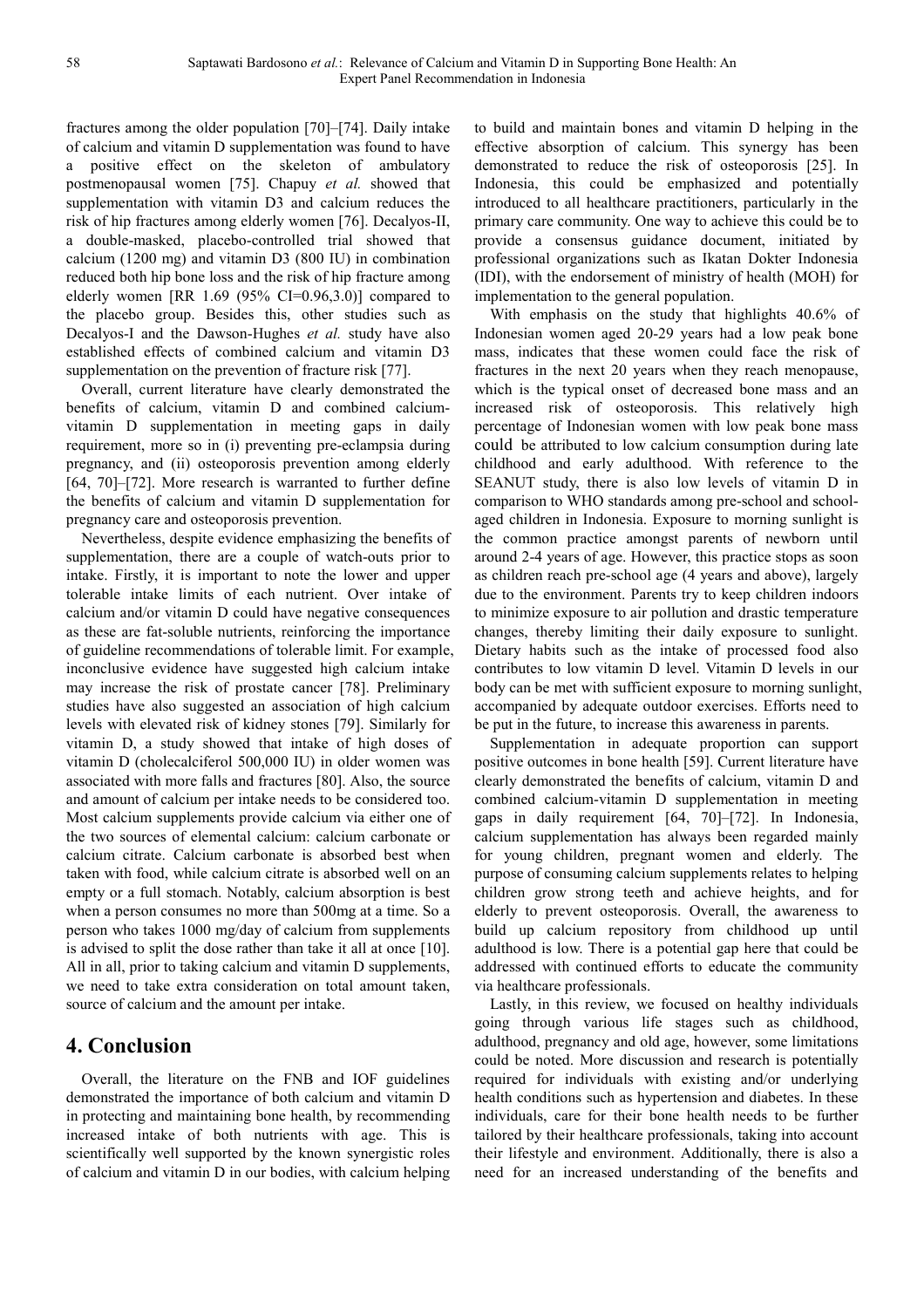watch-outs of supplementation, with more discussion and research relevant towards Indonesian population.

In conclusion, early and adequate intake of calcium and vitamin D, alongside lifestyle modifications and appropriate supplementation could contribute towards strong bone health in Indonesia. In this journey, healthcare professionals could be important guiding lights to assess nutrient deficiencies and associated risks. In the future, interventions could be best initiated within the primary care communities, which has frequent touchpoints with the general population.

Table 2 summarizes the key recommendations and accompanying literature to support.

| <b>Table 2.</b> Key recommendations. |
|--------------------------------------|
|--------------------------------------|

| <b>Recommendations</b>                                 | <b>Available evidences</b>                                               |  |  |
|--------------------------------------------------------|--------------------------------------------------------------------------|--|--|
|                                                        | 1) Ilich JZ et al. Eur J Clin Nutr. 2003. 57 (4): 554-65.                |  |  |
| Calcium and vitamin D work synergistically to          | 2) Chen LR et al. International Journal of Gerontology. 2014. 8: 183-188 |  |  |
| maintain bone health                                   | 3) Von Domarus et al. Clin Orthop Relat Res. 2011. 469 (11): 3127–3133   |  |  |
|                                                        | 4) Kyoung M K et al. J Clin Endocrinol Metab. 2014. 99 (7): 2409-2417    |  |  |
|                                                        | 5) Beaudart C et al. J Clin Endocrinol Metab. 2014. 99 (11): 4336-45     |  |  |
|                                                        | 1) Setiarsih D et al. Makara J. Health Res. 2016. 20 (3): 63-68          |  |  |
|                                                        | 2) Sugianto R et al. Jurnal Gizi Klinik Indonesia 2014.11 (2): 78-84     |  |  |
| Intake of calcium and vitamin D must start early       | 3) M. C. Kruger et al. Nutrients. 2016. 8 (6): 376                       |  |  |
|                                                        | 4) C. F. Munns et al. J Clin Endocrinol Metab. 2016.101: 394–415         |  |  |
|                                                        | 5) Uday, S. & Högler, W. et al. Curr Osteoporos Rep. 201.15: 293         |  |  |
|                                                        | 1) Scragg R et al. Am J Epidemiol. 2008.168 (6): 577-86                  |  |  |
|                                                        | 2) Dionyssiotis et al. BMC Women's Health. 2010. 10: 12                  |  |  |
| Our diet and lifestyle today may not allow us to meet  | 3) Howe TE et al. Cochrane Database Syst Rev. 2011. (7): CD000333        |  |  |
| the daily recommended intake of calcium and vitamin    | 4) Wicherts IS, et al. J Clin Endocrinol Metab. 2007. 92: 2058–65        |  |  |
| D                                                      | 5) Valtueña J et al. Nutr Hosp. 2014. 30 (1): 124-31                     |  |  |
|                                                        | 6) Wanner M et al. Cancer Causes Control. 2015. 26 (6): 881-91.          |  |  |
|                                                        | 7) Jeffrey M Muir et al., BMC Musculoskelet Disord. 2013.14: 253.        |  |  |
|                                                        | 1) Hacker AN et al. Nutrition Reviews Vol. 2012. 70 (7): 397-409         |  |  |
|                                                        | 2) Avenell A et al. Cochrane Database Syst Rev. 2014. 4: CD000227        |  |  |
|                                                        | 3) Weaver CM et al. Ostéoporoses Int. 2016. 27 (1): 367-76               |  |  |
|                                                        | 4) Bischoff-Ferrari et al. N Engl J Med. 2012.367 (1): 40-9              |  |  |
|                                                        | 5) Bischoff-Ferrari HA et al. JAMA. 2005. 293: 2257-e2264                |  |  |
|                                                        | 6) Antoniak A et al. BMJ Open. 2017. 7 (7): e014619                      |  |  |
| Supplementation can compensate for the deficits in the | 7) John A Sunyecz. Ther Clin Risk Manag. 2008. 4 (4): 827–836            |  |  |
| daily recommended intake of calcium and vitamin D      | 8) Jackson RD et al. N Engl J Med. 2006. 16; 354 (7): 669-83             |  |  |
|                                                        | 9) Tang BM et al. Lancet. 2007. 370 (9588): 657-66                       |  |  |
|                                                        | 10) Prince RL et al. Arch Intern Med. 2006. 166 (8): 869-75              |  |  |
|                                                        | 11) Harwood RH et al. Age Ageing. 2004. 33 (1): 45-51                    |  |  |
|                                                        | 12) Chapuy MC et al. Osteoporos Int. 2002. 13 (3): 257-64                |  |  |
|                                                        | 13) Rajatanavin R et al. Osteoporos Int. 2013. 24 (11): 2871-7           |  |  |
|                                                        | 14) Bischoff-Ferrari HA et al. Am J Clin Nutr. 2008. 87 (6): 1945-51     |  |  |

## **Acknowledgements**

This manuscript was developed by Dr Shikha Singh from Kantar, Health Division, following an expert panel meeting supported by Bayer South East Asia, Ltd in March 2019.

### **References**

- [1] B. campus Open text, "6.1 The Functions of the Skeletal System – Anatomy and Physiology." [Online]. Available: https://opentextbc.ca/anatomyandphysiology/chapter/6-1-thefunctions-of-the-skeletal-system/. [Accessed: 07-May-2019].
- [2] "Johns Hopkins Bayview News The Importance of Bone [Online]. Available: https://www.hopkinsmedicine.org/news/publications/jh\_bayvi ew\_news/summer\_2013/the\_importance\_of\_bone\_health. [Accessed: 07-May-2019].
- [3] "Osteoporosis," *nhs.uk*, 03-Oct-2018. [Online]. Available: https://www.nhs.uk/conditions/osteoporosis/. [Accessed: 07- May-2019].
- [4] "Pregnancy, Breastfeeding and Bone Health | NIH Osteoporosis and Related Bone Diseases National Resource<br>Center." [Online]. Available: [Online]. Available: https://www.bones.nih.gov/health-info/bone/bonehealth/pregnancy. [Accessed: 07-May-2019].
- [5] "Osteoporosis in Rehabilitation." [Online]. Available: https://www.aapmr.org/about-physiatry/conditionstreatments/musculoskeletal-medicine/osteoporosis-inrehabilitation. [Accessed: 07-May-2019].
- [6] Y. Dionyssiotis, G. Skarantavos, and P. Papagelopoulos, "Modern Rehabilitation in Osteoporosis, Falls, and Fractures," *Clin. Med. Insights Arthritis Musculoskelet. Disord.*, vol. 7, pp. 33–40, Jun. 2014.
- [7] E. M. C. Lau, "Osteoporosis–a worldwide problem and the implications in Asia.," *Ann. Acad. Med. Singapore*, vol. 31, no. 1, pp. 67–68, 2002.
- [8] "Asian regional audit Indonesia.pdf.".
- [9] "Vitamin D, calcium homeostasis and aging." [Online]. Available: https://www.ncbi.nlm.nih.gov/pmc/articles/PMC5068478/. [Accessed: 22-Apr-2019].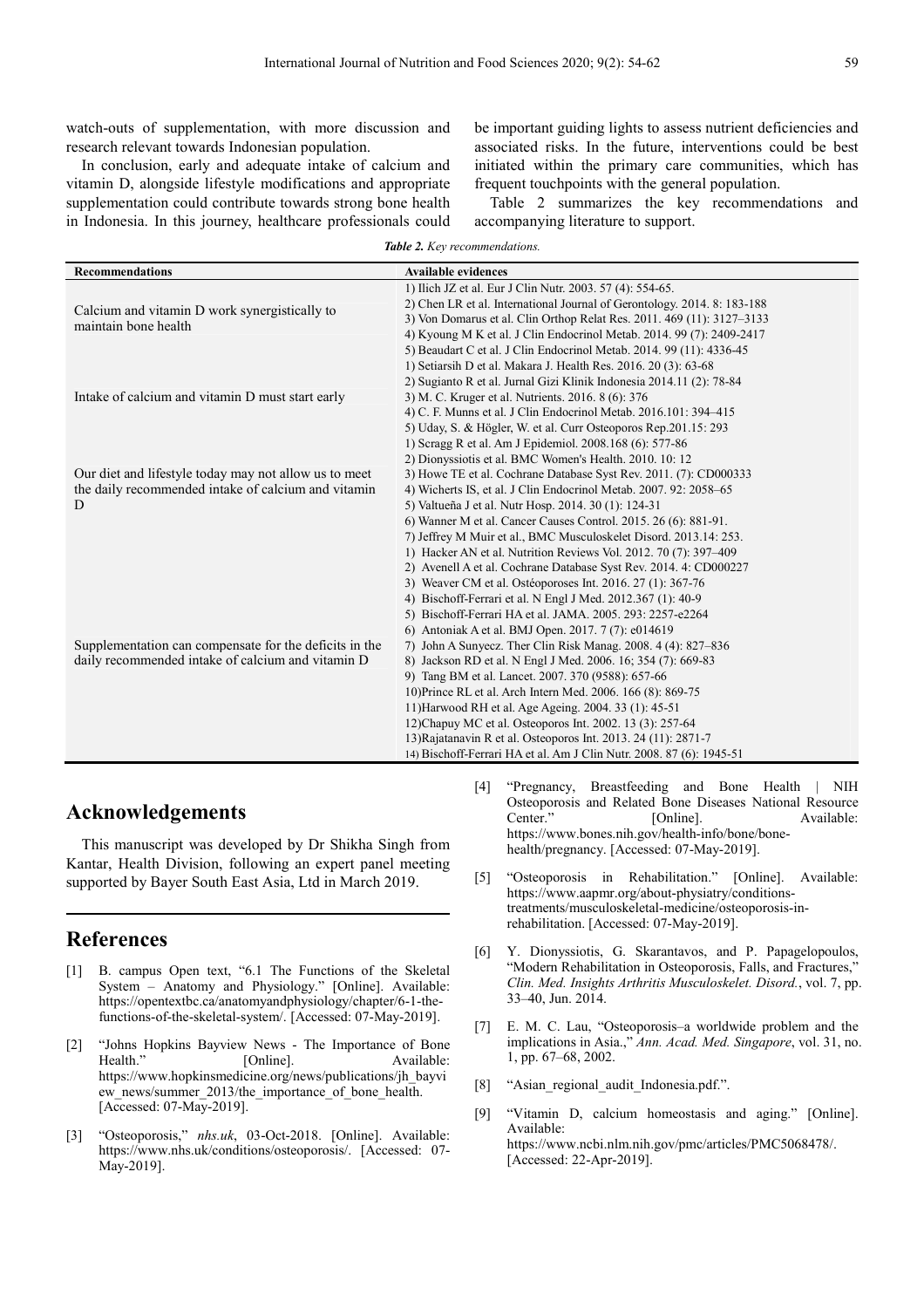- [10] "Office of Dietary Supplements Calcium." [Online]. Available: https://ods.od.nih.gov/factsheets/Calcium-HealthProfessional/. [Accessed: 16-Apr-2019].
- [11] M. Brini, T. Calì, D. Ottolini, and E. Carafoli, "Intracellular calcium homeostasis and signaling," *Met. Ions Life Sci.*, vol. 12, pp. 119–168, 2013.
- [12] E. Carafoli and J. Krebs, "Why Calcium? How Calcium Became the Best Communicator," *J. Biol. Chem.*, vol. 291, no. 40, pp. 20849–20857, Sep. 2016.
- [13] M. P. Blaustein, "Intracellular Calcium as a Second Messenger," in *Calcium in Biological Systems*, R. P. Rubin, G. B. Weiss, and J. W. Putney, Eds. Boston, MA: Springer US, 1985, pp. 23–33.
- [14] S. Mohammad-Alizadeh-Charandabi, M. Mirghafourvand, A. Mansouri, M. Najafi, and F. Khodabande, "The Effect of Vitamin D and Calcium plus Vitamin D during Pregnancy on Pregnancy and Birth Outcomes: a Randomized Controlled Trial," *J. Caring Sci.*, vol. 4, no. 1, pp. 35–44, Mar. 2015.
- [15] E. M. Curtis, R. J. Moon, E. M. Dennison, and N. C. Harvey, "Prenatal Calcium and Vitamin D Intake, and Bone Mass in Later Life," *Curr. Osteoporos. Rep.*, vol. 12, no. 2, pp. 194– 204, Jun. 2014.
- [16] A. J. Phillips, S. J. Ostlere, and R. Smith, "Pregnancy-associated osteoporosis: does the skeleton recover?," *Osteoporos. Int. J. Establ. Result Coop. Eur. Found. Osteoporos. Natl. Osteoporos. Found. USA*, vol. 11, no. 5, pp. 449–454, 2000.
- [17] F. Dunne, B. Walters, T. Marshall, and D. A. Heath, "Pregnancy associated osteoporosis," *Clin. Endocrinol. (Oxf.)*, vol. 39, no. 4, pp. 487–490, Oct. 1993.
- [18] "Calcium and Vitamin D: Skeletal and Extraskeletal Health." [Online]. Available: https://www.ncbi.nlm.nih.gov/pmc/articles/PMC2669834/. [Accessed: 22-Apr-2019].
- [19] R. Boland, "Role of Vitamin D in Skeletal Muscle Function," *Endocr. Rev.*, vol. 7, no. 4, pp. 434–448, Nov. 1986.
- [20] W. B. Grant and M. F. Holick, "Benefits and Requirements of Vitamin D for Optimal Health: A Review," *Vitam. D*, vol. 10, no. 2, p. 18, 2005.
- [21] K. M. Kim *et al.*, "Interactions Between Dietary Calcium Intake and Bone Mineral Density or Bone Geometry in a Low Calcium Intake Population (KNHANES IV 2008–2010)," *J. Clin. Endocrinol. Metab.*, vol. 99, no. 7, pp. 2409–2417, Jul. 2014.
- [22] O. Bruyère *et al.*, "Effects of vitamin D in the elderly population: current status and perspectives," *Arch. Public Health*, vol. 72, Sep. 2014.
- [23] "Bone and nutrition in elderly women: protein, energy, and calcium as main determinants of bone mineral density. -<br>PubMed - NCBI." [Onlinel. Available: PubMed - NCBI." [Online]. Available: https://www.ncbi.nlm.nih.gov/pubmed/12700617. [Accessed: 22-Apr-2019].
- [24] R. Rizzoli *et al.*, "The role of dietary protein and vitamin D in maintaining musculoskeletal health in postmenopausal women: A consensus statement from the European Society for Clinical and Economic Aspects of Osteoporosis and Osteoarthritis (ESCEO)," *Maturitas*, vol. 79, no. 1, pp. 122–132, Sep. 2014.
- [25] J. A. Sunyecz, "The use of calcium and vitamin D in the

management of osteoporosis," *Ther. Clin. Risk Manag.*, vol. 4, no. 4, pp. 827–836, Aug. 2008.

- [26] "Office of Dietary Supplements Vitamin D." [Online]. Available: https://ods.od.nih.gov/factsheets/VitaminD-HealthProfessional/. [Accessed: 17-Apr-2019].
- [27] "Nutrition Improvement." [Online]. Available: http://www.perwatusi.or.id/index.php/id/kenali-keropostulang/pencegahan/perbaikan-gizi. [Accessed: 14-Jun-2019].
- [28] "Calcium | International Osteoporosis Foundation." [Online]. Available: https://www.iofbonehealth.org/osteoporosismusculoskeletal-disorders/osteoporosis/prevention/calcium. [Accessed: 13-May-2019].
- [29] "Vitamin D | International Osteoporosis Foundation." [Online]. Available: https://www.iofbonehealth.org/osteoporosismusculoskeletal-disorders/osteoporosis/prevention/vitamin-d. [Accessed: 13-May-2019].
- [30] T. O. Carpenter, N. J. Shaw, A. A. Portale, L. M. Ward, S. A. Abrams, and J. M. Pettifor, "Rickets," *Nat. Rev. Dis. Primer*, vol. 3, p. 17101, Dec. 2017.
- [31] C. F. Munns et al., "Global Consensus Recommendations on Prevention and Management of Nutritional Rickets," *J. Clin. Endocrinol. Metab.*, vol. 101, no. 2, pp. 394–415, Feb. 2016.
- [32] S. Uday and W. Högler, "Nutritional Rickets and Osteomalacia in the Twenty-first Century: Revised Concepts, Public Health, and Prevention Strategies," *Curr. Osteoporos. Rep.*, vol. 15, no. 4, pp. 293–302, 2017.
- [33] A. L. Bueno and M. A. Czepielewski, "The importance for growth of dietary intake of calcium and vitamin D," *J. Pediatr. (Rio J.)*, vol. 84, no. 5, pp. 386–394, Oct. 2008.
- [34] "Healthy Bones at Every Age OrthoInfo AAOS." [Online]. Available: https://www.orthoinfo.org/en/staying-healthy/healthybones-at-every-age/. [Accessed: 13-May-2019].
- [35] R. Sugianto, J. Titus, and M. Siagian, "Risk factors of low peak bone mass in Indonesian women," *J. Gizi Klin. Indones.*, vol. 11, no. 2, pp. 78–84, Oct. 2014.
- [36] S. Sandjaja *et al.*, "Food consumption and nutritional and biochemical status of 0·5-12-year-old Indonesian children: the SEANUTS study," *Br. J. Nutr.*, vol. 110 Suppl 3, pp. S11-20, Sep. 2013.
- [37] F. Soesanti, A. Pulungan, B. Tridjaja, and J. R. Batubara, "Vitamin D profile in healthy children aged 7-12 years old in Indonesia," *Int. J. Pediatr. Endocrinol.*, vol. 2013, no. Suppl 1, p. P167, 2013.
- [38] "Universitas Gadjah Mada: Indonesian Children Susceptible to Vitamin D Deficiency." [Online]. Available: http://ugm.ac.id/en/news/16274 indonesian.children.susceptible.to.vitamin.d.deficiency. [Accessed: 23-Apr-2019].
- [39] Y. Hartriyanti, P. S. T. Suyoto, H. F. L. Muhammad, and I. R. Palupi, "Nutrient intake of pregnant women in Indonesia: a review," *Malays. J. Nutr.*, vol. 18, no. 1, pp. 113–124, Apr. 2012.
- [40] For the International Osteoporosis Foundation Calcium Steering Committee *et al.*, "Global dietary calcium intake among adults: a systematic review," *Osteoporos. Int.*, vol. 28, no. 12, pp. 3315–3324, Dec. 2017.
- [41] "(PDF) Bone Density Status and Vitamin D and Calcium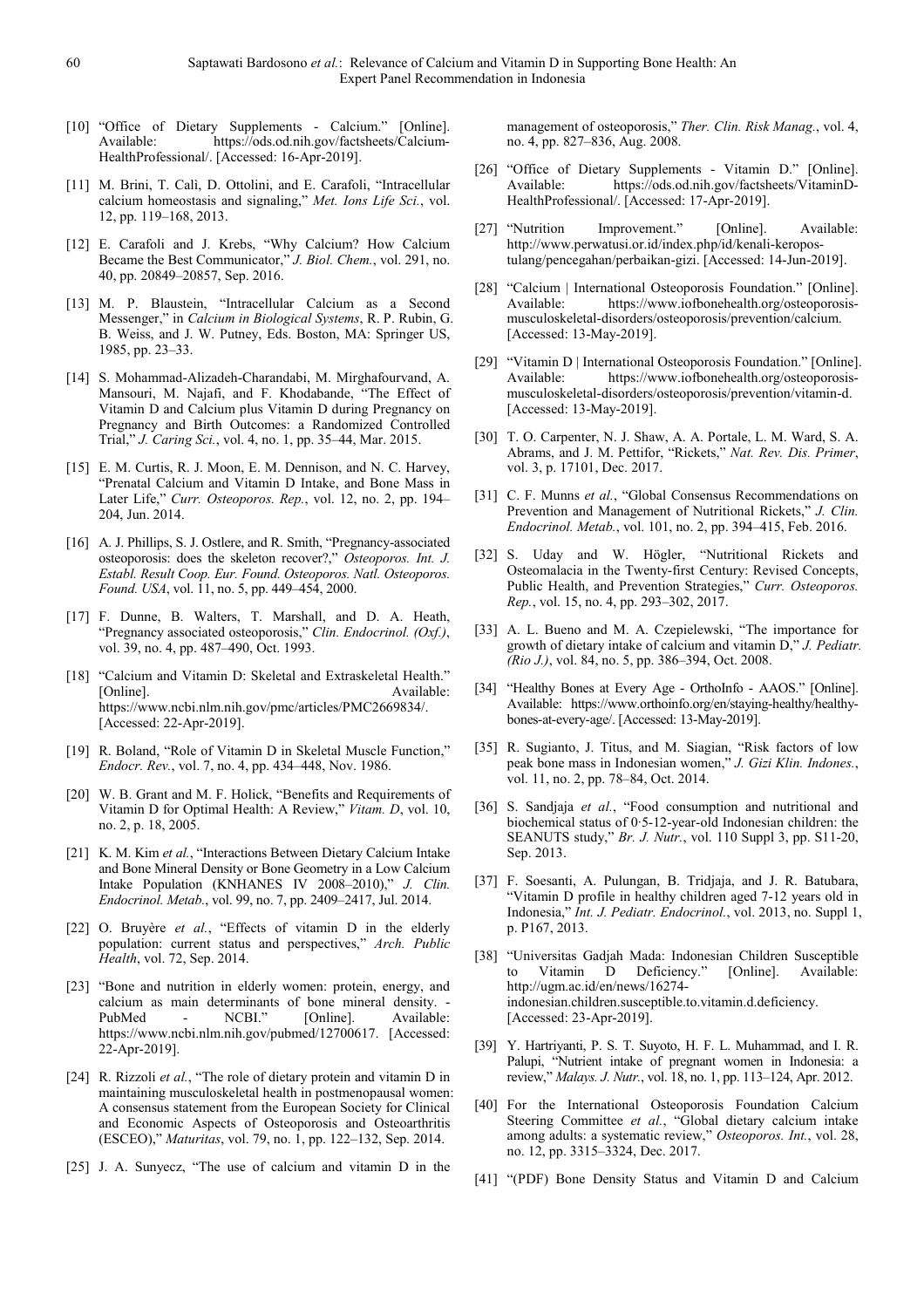Concentrations in Pregnant and Non-Pregnant Women." [Online]. Available: https://www.researchgate.net/publication/311630339\_Bone\_D ensity Status and Vitamin D and Calcium Concentrations in Pregnant and Non-Pregnant Women. [Accessed: 22-Apr-2019].

- [42] M. C. Kruger and F. M. Wolber, "Osteoporosis: Modern Paradigms for Last Century's Bones," *Nutrients*, vol. 8, no. 6, Jun. 2016.
- [43] N. E. Koundourakis and A. N. Margioris, "Vitamin D and Physical Activity," *Crit. Eval. Vitam. - Basic Overv.*, Apr. 2017.
- [44] "THE GLOBAL EPIDEMIOLOGY OF VITAMIN D STATUS • JARCP The Journal of Aging Research & Clinical Practice." [Online]. Available: http://www.jarcp.com/703-theglobal-epidemiology-of-vitamin-d-status.html. [Accessed: 13- May-2019].
- [45] K. R. Dewi, E. M. Hidayat, and A. Rachmawati, "Knowledge, Attitude, and Behavior Level of Women of Reproductive Age toward Calcium Intake," *Althea Med. J.*, p. 5.
- [46] C. Wariyah, M. Astuti, S. Supriyadi, and C. Anwar, "CALCIUM ABSORPTION KINETIC ON INDONESIAN RICE," *Indones. J. Chem.*, vol. 8, no. 2, pp. 252–257, Jun. 2010.
- [47] "Indonesian women 95 percent do not have sufficient Vitamin D – Nov 2017 |." [Online]. Available: https://vitamindwiki.com/Indonesian+women+%E2%80%93+ 95+percent+do+not+have+sufficient+Vitamin+D+%E2%80% 93+Nov+2017. [Accessed: 17-Apr-2019].
- [48] D. Sari, D. Harun Alrasyid, L. Nurlndrawaty, and L. Zulkif Ii, "Occurrence of vitamin D deficiency among women in North Sumatera, Indonesia," *Malays. J. Nutr.*, vol. 20, pp. 63–70, Jan. 2014.
- [49] "(PDF) Is vitamin D defiiency associated with using veil in female garment workers?" [Online]. Available: https://www.researchgate.net/publication/304671112 Is vita min\_D\_defiiency\_associated\_with\_using\_veil\_in\_female\_gar ment\_workers. [Accessed: 22-Apr-2019].
- [50] M. Wanner, A. Richard, B. Martin, J. Linseisen, and S. Rohrmann, "Associations between objective and self-reported physical activity and vitamin D serum levels in the US population," *Cancer Causes Control CCC*, vol. 26, no. 6, pp. 881–891, Jun. 2015.
- [51] M. R. Fernandes, "Association between physical activity and vitamin D: A narrative literature review," *Rev Assoc Med Bras*, p. 7.
- [52] J. Valtueña, D. Dominguez, L. Til, M. González-Gross, and F. Drobnic, "High prevalence of vitamin D insufficiency among elite Spanish athletes the importance of outdoor training adaptation," *Nutr. Hosp.*, vol. 30, no. 1, pp. 124–131, Jul. 2014.
- [53] R. Scragg and C. A. Camargo, "Frequency of leisure-time physical activity and serum 25-hydroxyvitamin D levels in the US population: results from the Third National Health and Nutrition Examination Survey," *Am. J. Epidemiol.*, vol. 168, no. 6, pp. 577–586; discussion 587-591, Sep. 2008.
- [54] I. S. Wicherts *et al.*, "Vitamin D status predicts physical performance and its decline in older persons," *J. Clin.*

*Endocrinol. Metab.*, vol. 92, no. 6, pp. 2058–2065, Jun. 2007.

- [55] Y. Dionyssiotis, I. Paspati, G. Trovas, A. Galanos, and G. P. Lyritis, "Association of physical exercise and calcium intake with bone mass measured by quantitative ultrasound," *BMC Womens Health*, vol. 10, p. 12, Apr. 2010.
- [56] T. E. Howe *et al.*, "Exercise for preventing and treating osteoporosis in postmenopausal women," *Cochrane Database Syst. Rev.*, no. 7, p. CD000333, Jul. 2011.
- [57] J. M. Muir, C. Ye, M. Bhandari, J. D. Adachi, and L. Thabane, "The effect of regular physical activity on bone mineral density in post-menopausal women aged 75 and over: a retrospective analysis from the Canadian multicentre osteoporosis study," *BMC Musculoskelet. Disord.*, vol. 14, p. 253, Aug. 2013.
- [58] B. K. Poh *et al.*, "25-hydroxy-vitamin D demography and the risk of vitamin D insufficiency in the South East Asian Nutrition Surveys (SEANUTS).," *Asia Pac. J. Clin. Nutr.*, vol. 25, no. 3, pp. 538–548, 2015.
- [59] H. A. Bischoff-Ferrari, J. R. Rees, M. V. Grau, E. Barry, J. Gui, and J. A. Baron, "Effect of calcium supplementation on fracture risk: a double-blind randomized controlled trial," *Am. J. Clin. Nutr.*, vol. 87, no. 6, pp. 1945–1951, Jun. 2008.
- [60] I. R. Reid, "Should We Prescribe Calcium Supplements For Osteoporosis Prevention?," *J. Bone Metab.*, vol. 21, no. 1, pp. 21–28, Feb. 2014.
- [61] R. Rajatanavin, L. Chailurkit, S. Saetung, A. Thakkinstian, and H. Nimitphong, "The efficacy of calcium supplementation alone in elderly Thai women over a 2-year period: a randomized controlled trial," *Osteoporos. Int. J. Establ. Result Coop. Eur. Found. Osteoporos. Natl. Osteoporos. Found. USA*, vol. 24, no. 11, pp. 2871–2877, Nov. 2013.
- [62] R. L. Prince, A. Devine, S. S. Dhaliwal, and I. M. Dick, "Effects of calcium supplementation on clinical fracture and bone structure: results of a 5-year, double-blind, placebocontrolled trial in elderly women," *Arch. Intern. Med.*, vol. 166, no. 8, pp. 869–875, Apr. 2006.
- [63] V. Janakiraman, A. Ettinger, A. Mercado-Garcia, H. Hu, and M. Hernandez-Avila, "Calcium supplements and bone resorption in pregnancy: A randomized crossover trial," *Am. J. Prev. Med.*, vol. 24, no. 3, pp. 260–264, Apr. 2003.
- [64] A. N. Hacker, E. B. Fung, and J. C. King, "Role of calcium during pregnancy: maternal and fetal needs," *Nutr. Rev.*, vol. 70, no. 7, pp. 397–409, Jul. 2012.
- [65] H. A. Bischoff-Ferrari *et al.*, "A pooled analysis of vitamin D dose requirements for fracture prevention," *N. Engl. J. Med.*, vol. 367, no. 1, pp. 40–49, Jul. 2012.
- [66] H. A. Bischoff-Ferrari, W. C. Willett, J. B. Wong, E. Giovannucci, T. Dietrich, and B. Dawson-Hughes, "Fracture prevention with vitamin D supplementation: a meta-analysis of randomized controlled trials," *JAMA*, vol. 293, no. 18, pp. 2257–2264, May 2005.
- [67] R. H. Harwood, O. Sahota, K. Gaynor, T. Masud, D. J. Hosking, and Nottingham Neck of Femur (NONOF) Study, "A randomised, controlled comparison of different calcium and vitamin D supplementation regimens in elderly women after hip fracture: The Nottingham Neck of Femur (NONOF) Study," *Age Ageing*, vol. 33, no. 1, pp. 45–51, Jan. 2004.